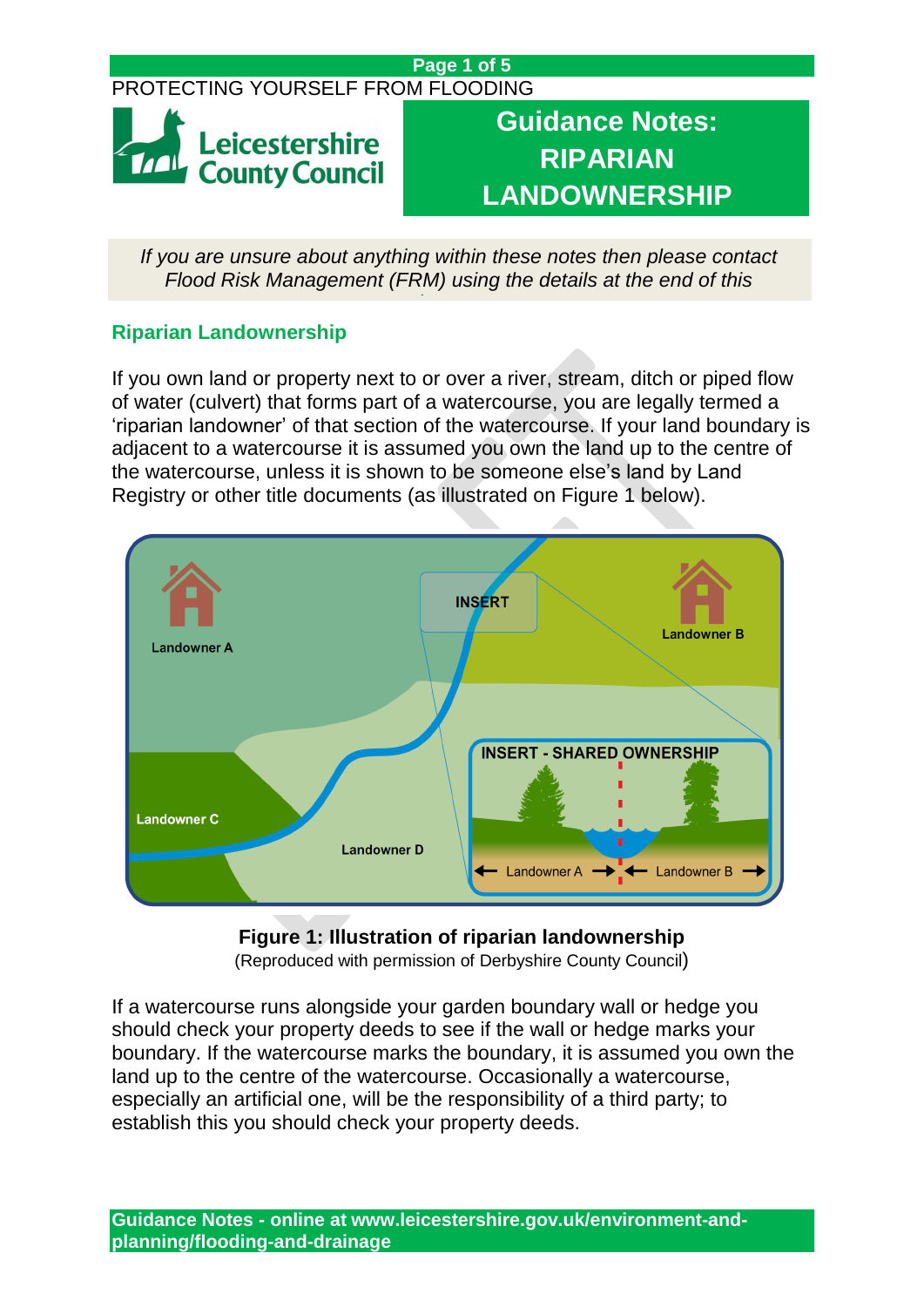#### **Page 2 of 5**

#### PROTECTING YOURSELF FROM FLOODING

## **Rights and Responsibilities**

All riparian landowners have the same rights and responsibilities.

*Your rights as a riparian landowner*

- To receive a flow of water in its natural state, without undue interference in quantity or quality.
- To protect your property against flooding and protect your land from erosion.
- To abstract a certain volume of water from the watercourse check with the Environment Agency.
- To fish in your watercourse you may require a licence.

# *Your responsibility as a riparian landowner*

- To maintain the watercourse and to clear any obstructions (natural or otherwise) so the normal flow of water is not impeded.
- To accept the natural flow from your upstream neighbour and transfer it downstream without obstruction, pollution or diversion. This includes accepting floodwater through your land.
- To maintain the banks and bed of the watercourse (including trees and shrubs growing on the banks) and any flood defences that exist on it.
- To maintain any structures on your stretch of watercourse including culverts, weirs and mill gates.
- To keep the bed and banks clear from any matter that could cause an obstruction and clearing any debris, natural or otherwise, even if it did not originate from your land
- As a riparian landowner you also have a responsibility to manage your own flood risk.



**Poorly maintained watercourse** 



Well maintained watercourse

(Reproduced with permission of Derbyshire County Council)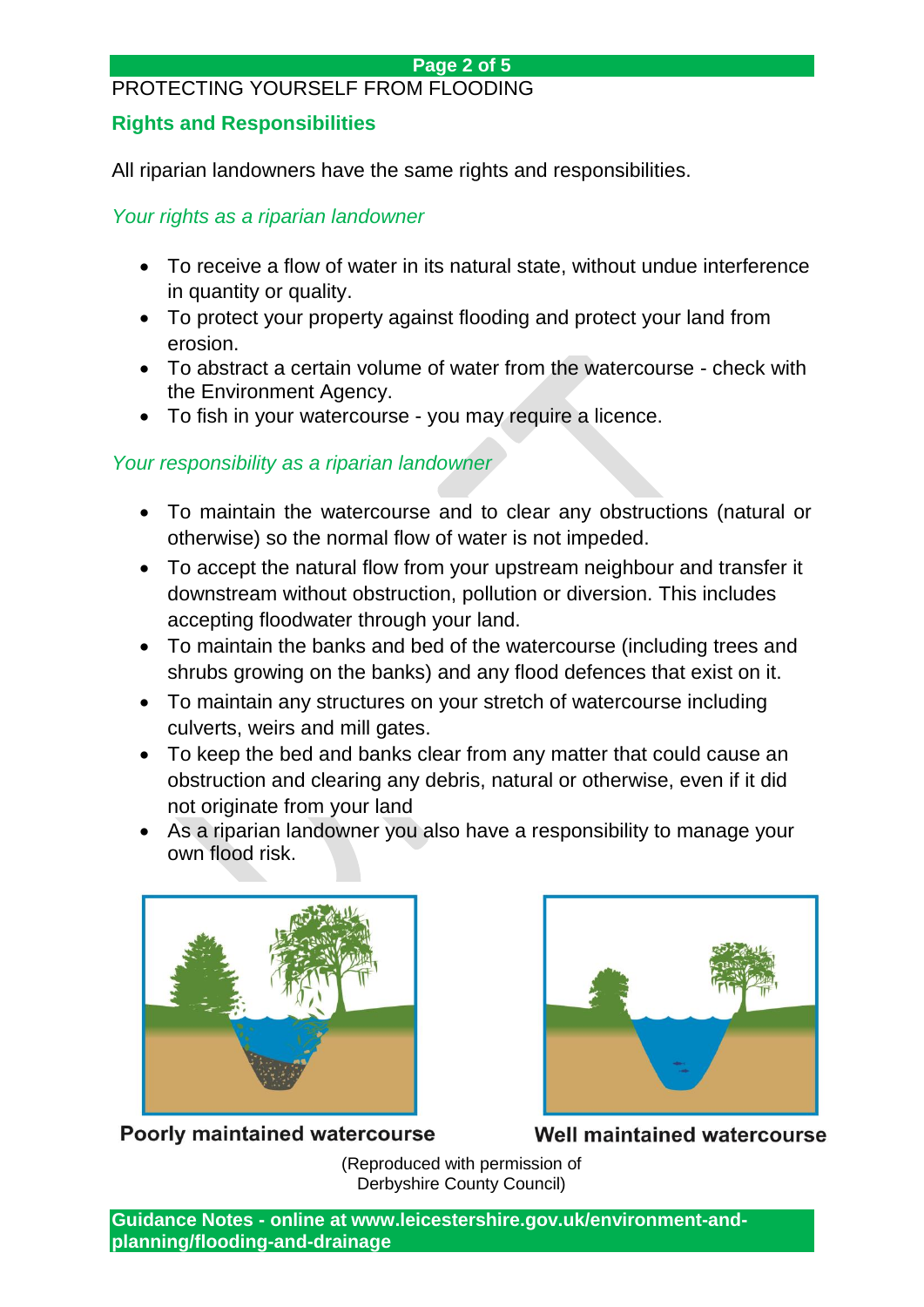# PROTECTING YOURSELF FROM FLOODING

For more information regarding roles and responsibilities please refer go to: <www.gov.uk/guidance/owning-a-watercourse>

## **Frequently asked questions**

# *Am I a riparian landowner?*

If you own land that a watercourse (river / ditch / dyke / pipe / culvert / etc.) flows through or flows adjacent to, you are likely to be the riparian landowner. If you are unsure whether you are a 'riparian landowner' then please check your property deeds.

## *Are the County Council a riparian landowner?*

The County Council do not own any watercourses except parts of those that flow through land owned by the County Council. The County Council are therefore the riparian landowner of that section of watercourse and have riparian responsibilities like any other riparian landowner. Where a watercourse passes beneath the Highway the Highways Authority (County Council for all non-Trunk Roads) would maintain that section of watercourse to limit the impact on the public Highway. However, it is unlikely that, the County Council would own the section of land beneath the highway. For more information please refer to the **Highways Statutory Duties and Vested Powers Guidance Notes.**

#### *My neighbour is not fulfilling their duty as a riparian landowner?*

If you think that a neighbouring landowner is not fulfilling their duties as a riparian landowner, and this may be causing or exacerbating flood risk, then there are steps that can be taken to help mitigate the situation. This includes discussing your concerns with your neighbouring landowner, advising them of their riparian responsibilities and pointing them in the direction of 'Living on the edge'. You may also wish to contact the Flood Risk Management using the details at the end of this guidance.

#### *Can the County Council enforce my neighbour to fulfil their riparian duties?*

The County Council has permissive powers under Section 25 of the Land Drainage Act 1991 to enter land to undertake emergency works to mitigate flooding / flood risk. Permissive powers would only be exercised under extreme circumstances and the County Council would only consider exercising their permissive powers once all other forms of communication had been exhausted and this would not be undertaken without a full understanding of the benefits / risks involved. For further information please refer to the **Enforcement Powers Guidance Notes**.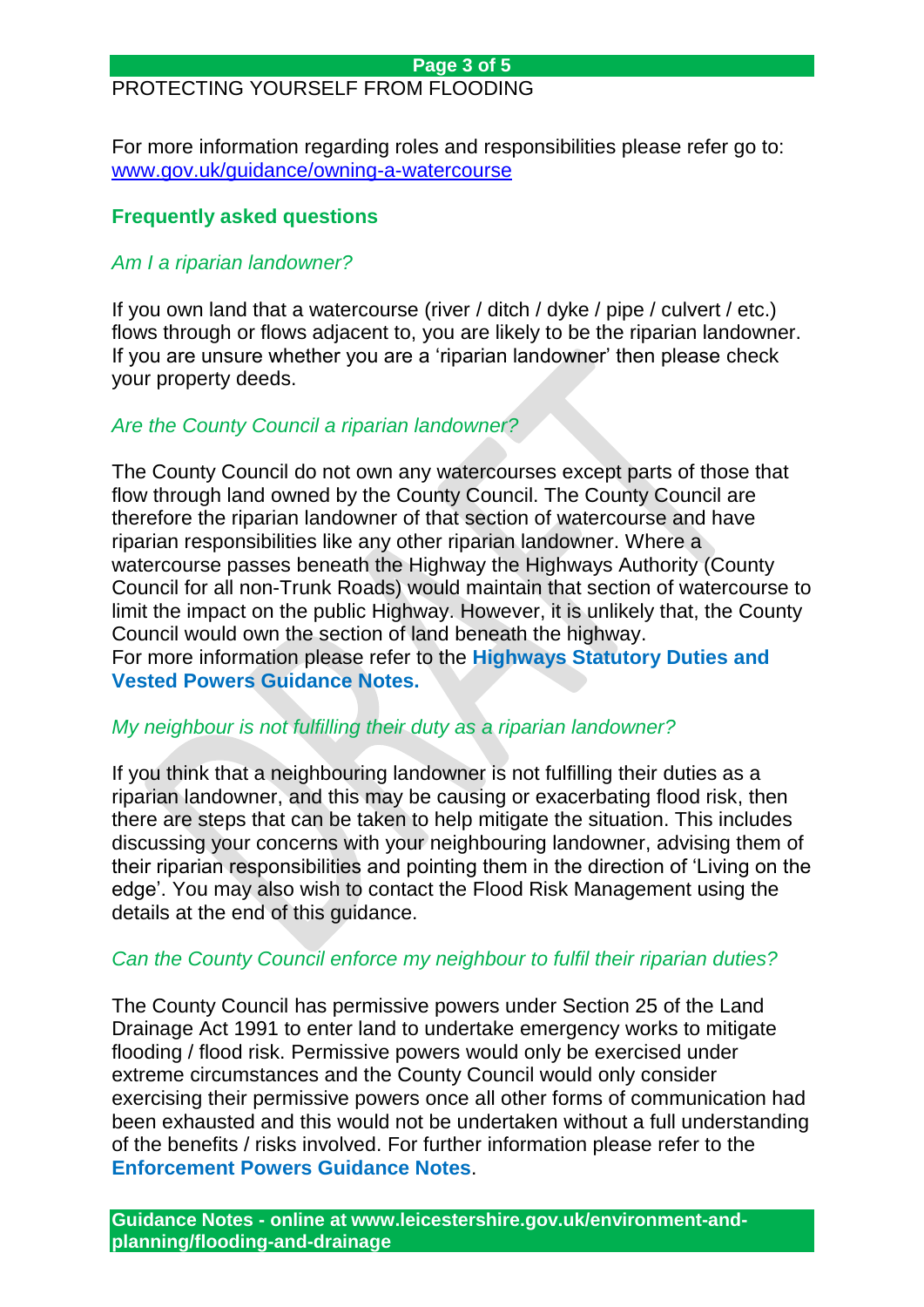#### **Page 4 of 5**

# PROTECTING YOURSELF FROM FLOODING

#### *What level of maintenance is required of my section of watercourse?*

Section 25 of the Land Drainage Act 1991 specifies that you must let water flow through your land without any obstruction or diversion which affects the rights of others. Receiving landowners have a right to receive water in its natural quantity. If you are unsure about the level of maintenance that you need to undertake please refer go to: [www.gov.uk/guidance/owning-a](www.gov.uk/guidance/owning-a-watercourse)[watercourse](www.gov.uk/guidance/owning-a-watercourse)

Please remember that any works to or adjacent to a watercourse may require Land Drainage Consent from the County Council (or the Environment Agency-Main River). When undertaking any works you should have due regard to the water environment (wildlife, habitat and invasive plants). For information relating to invasive plants please refer to the government website<sup>1</sup>.

#### *Is a culvert or land drain classed as an ordinary watercourse? The culvert/land drain passes beneath my property, who is responsible to maintain it?*

An 'ordinary watercourse' is a watercourse that is not part of a main river and includes rivers, streams, ditches, drains, cuts, culverts, dikes, sluices, sewers (other than public sewers within the meaning of the Water Industry Act,1991) and passages, through which water flows.

Sometimes there are networks of isolated land drainage located within agricultural land which discharge to ground and have no connectivity to a waterbody. Such drainage is not classified as an ordinary watercourse.

The riparian landowner is responsible for maintaining the section or ordinary watercourse which passes through their land.

## *Can I fill in a section of ditch that flows only for part of the year or divert the flow of a culvert or ditch within my property boundary?*

If you wish to make an amendment to or work within close proximity to a ditch, dyke, culvert, river or watercourse then you may require consent under the Land Drainage Act (1991). Please contact Flood Risk Management or visit the website [https://www.leicestershire.gov.uk/environment-and-planning/flooding](https://www.leicestershire.gov.uk/environment-and-planning/flooding-and-drainage/flood-risk-management)[and-drainage/flood-risk-management](https://www.leicestershire.gov.uk/environment-and-planning/flooding-and-drainage/flood-risk-management) for further guidance.

 $\overline{a}$ 

<sup>1</sup> https://www.gov.uk/wild-plants-dangerous-invasive-and-protected-species